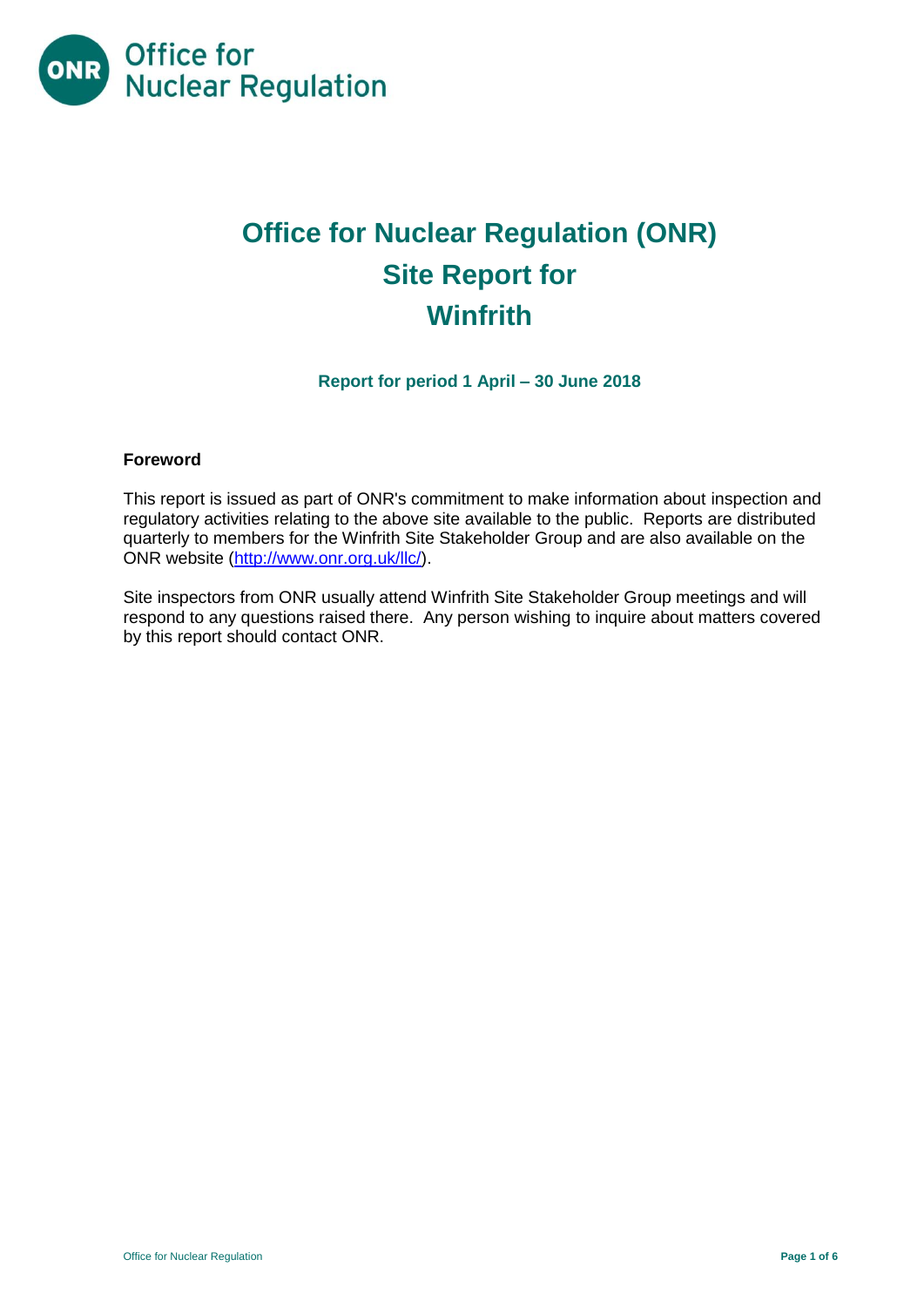# **TABLE OF CONTENTS**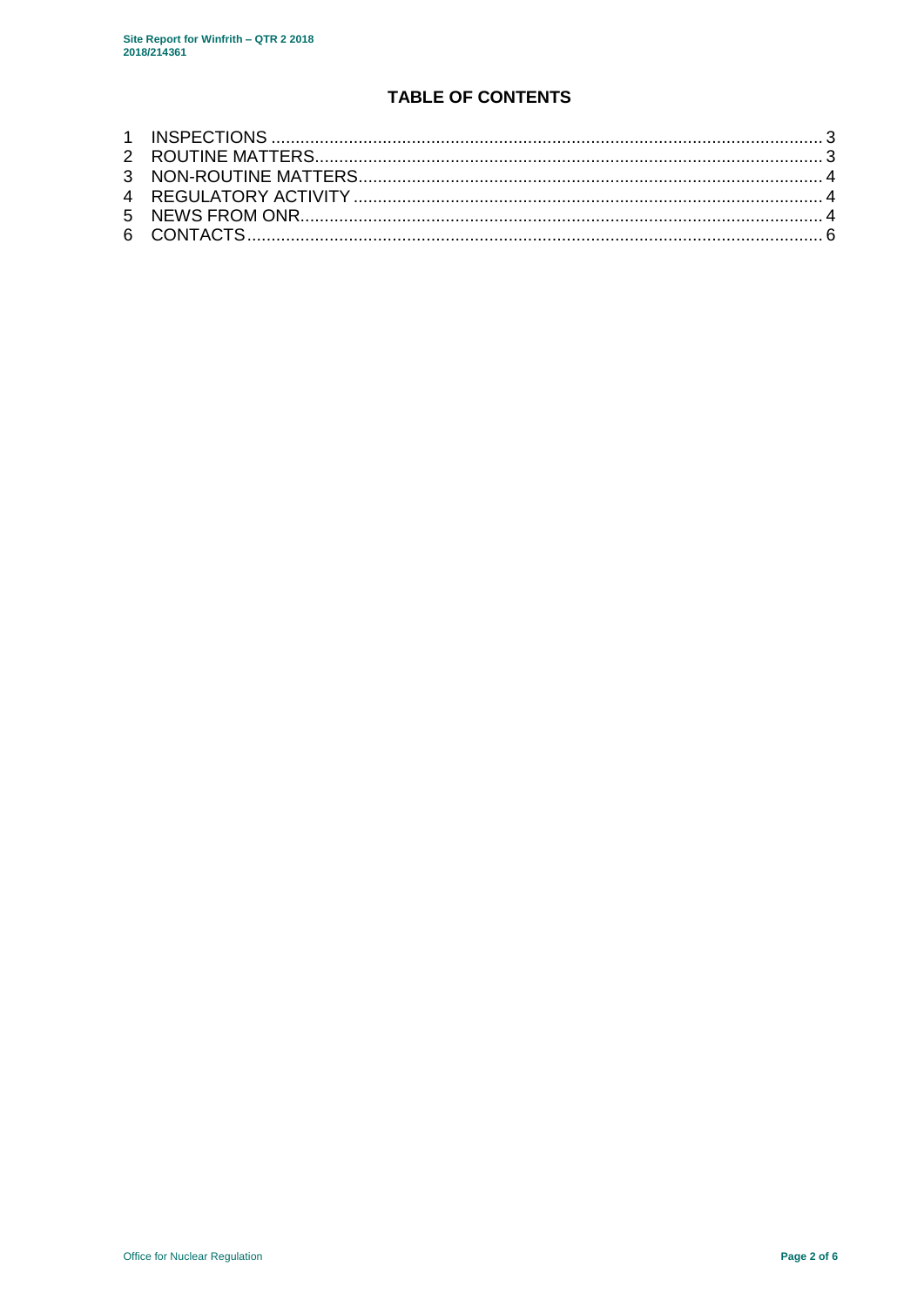#### <span id="page-2-0"></span>**1 INSPECTIONS**

#### **1.1 Dates of inspection**

The ONR site inspector made inspections on the following dates during the quarter:

- **17, 18 and 19 April 2018**
- 20 and 21 June 2018

#### <span id="page-2-1"></span>**2 ROUTINE MATTERS**

#### **2.1 Inspections**

Inspections are undertaken as part of the process for monitoring compliance with:

- the conditions attached by ONR to the nuclear site licence granted under the Nuclear Installations Act 1965 (NIA65) (as amended);
- the Energy Act 2013;
- the Health and Safety at Work Act 1974 (HSWA74); and
- regulations made under HSWA74, for example the Ionising Radiations Regulations 1999 (IRR99) and the Management of Health and Safety at Work Regulations 1999 (MHSWR99).

The inspections entail monitoring licensee's actions on the site in relation to incidents, operations, maintenance, projects, modifications, safety case changes and any other matters that may affect safety. The licensee is required to make and implement adequate arrangements under the conditions attached to the licence in order to ensure legal compliance. Inspections seek to judge both the adequacy of these arrangements and their implementation.

In this period, routine inspections of Winfrith covered the following Licence Conditions (LC), regulations and orders:

- LC 32 Accumulation of radioactive waste
- LC 34 Leakage and escape of radioactive material and radioactive waste
- LC 35 Decommissioning
- Construction Design and Management Regulations
- Management of Health and Safety at Work Regulations
- Control of Asbestos Regulations
- Regulatory Reform (Fire Safety) Order

In general, ONR judged the arrangements made and implemented by the site in response to safety requirements to be adequate in the areas inspected. However, where improvements were considered necessary, the licensee made satisfactory commitments to address the issues, and the site inspector will monitor progress during future visits. Where necessary, ONR will take formal regulatory enforcement action to ensure that appropriate remedial measures are implemented to reasonably practicable timescales.

#### **2.2 Other work**

Inspections were undertaken to support the permissioning decisions for core segmentation at the Steam Generating Heavy Water Reactor (SGHWR). These included LC35 Decommissioning inspections of the Decommissioning safety case, LC 32 Accumulation of radioactive waste, Regulatory Reform (Fire Safety) Order at SGHWR, Conventional Health and Safety Inspections of the Construction Design and Management Regulations and the Control of Asbestos Regulations. ONR permission to undertake civil construction of core segmentation facilities is expected later in 2018 and ONR permission to complete installation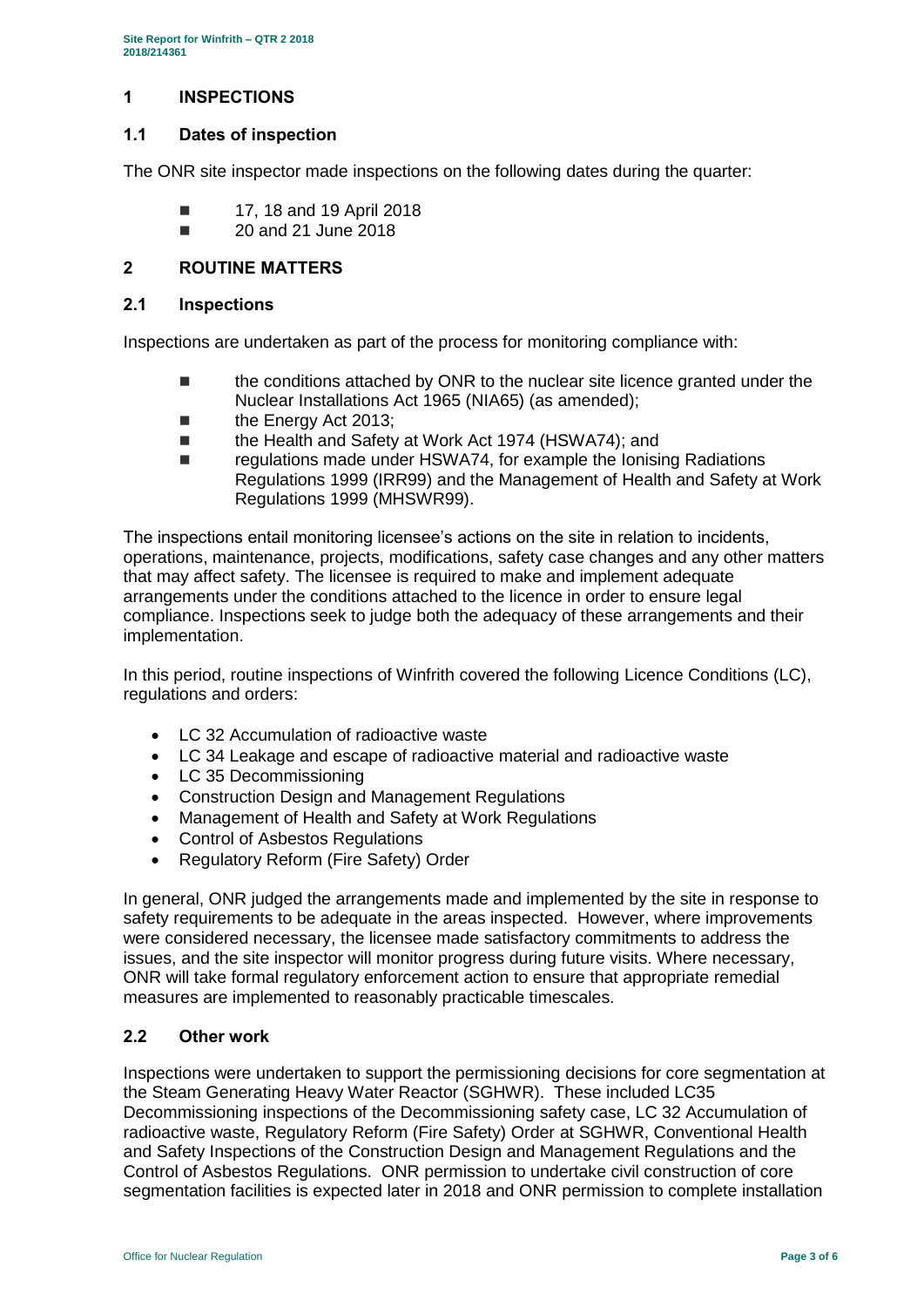of core segmentation facilities is expected early in 2019. Magnox Ltd received an Ancillary Licence for Asbestos Work at the SGHWR on 1 June 2018 from the HSE Asbestos Licencing Unit which is valid until the 30 September 2019.

The site inspector and a nuclear liabilities specialist inspector attended the Winfrith End State Tactical Group (WESTG). The issue of the overlapping regulatory requirements of decommissioning sites between the Nuclear Reactors (Environmental Impact Assessment for Decommissioning) Regulations 1999 and Town and Country Planning Act 1990 Schedule 1 continues. The Department for Business, Energy & Industrial Strategy has acknowledged the issue and written to Local Authorities explaining the error but until this is rectified by an amendment to legislation, Local Authorities may continue enforcing the current legal requirement.

With regards to the regulation of the Winfrith SGHWR sea-pipeline, legal advice has been sought by ONR advising that ONR should regulate, in accordance with the EIADR, the seapipeline beyond the boundaries of the nuclear licensed site. ONR Nuclear Liability Regulation specialist inspectors are now liaising with Magnox Ltd, the Environment Agency and Local Authorities to determine the mechanisms (such as stakeholder engagement) for implementing this advice.

The site inspector met with Magnox Ltd and Inutec Ltd, with the Nuclear Decommissioning Authority (NDA) and the Environment Agency present, to discuss the licensing of Inutec Ltd, Winfrith and relicensing of Magnox Ltd, Winfrith. Following NDA de-designation of the Inutec Ltd site, expected in January 2019 and subject to Inutec Ltd demonstrating to ONR they have adequate management arrangements to hold a licence, a new nuclear site licence will be granted to Inutec Ltd, and the Winfrith Magnox Ltd site will be re-licensed accordingly.

## <span id="page-3-0"></span>**3 NON-ROUTINE MATTERS**

Licensees are required to have arrangements to respond to non-routine matters and events. ONR inspectors judge the adequacy of the licensee's response, including actions taken to implement any necessary improvements.

There were no such matters or events of significance to report during the period.

## <span id="page-3-1"></span>**4 REGULATORY ACTIVITY**

ONR may issue formal documents to ensure compliance with regulatory requirements. Under nuclear site licence conditions, ONR issues regulatory documents, which either permit an activity or require some form of action to be taken; these are usually collectively termed 'Licence Instruments' (LIs), but can take other forms. In addition, inspectors may issue Enforcement Notices to secure improvements to safety.

No LIs or Enforcement Notices were issued during the period.

Reports detailing the above regulatory decisions can be found on the ONR website at [http://www.onr.org.uk/pars/.](http://www.onr.org.uk/pars/)

#### <span id="page-3-2"></span>**5 NEWS FROM ONR**

For the latest news and updates from ONR, please visit the ONR website and sign up for our e-bulletin [\(http://www.onr.org.uk/ebulletin/index.htm\)](http://www.onr.org.uk/ebulletin/index.htm).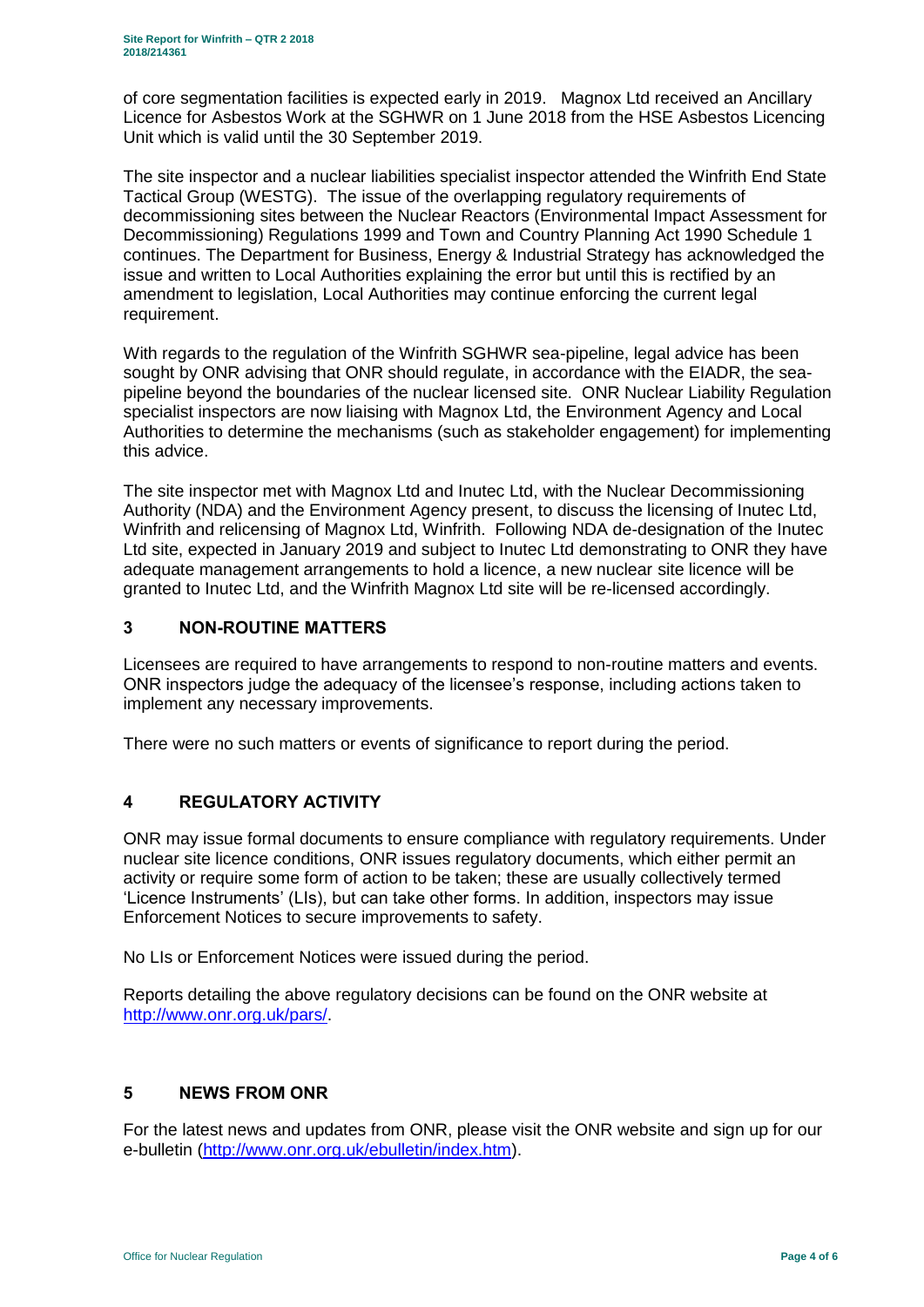#### **Stakeholder Engagement**

On 9 May we held our ONR annual Industry Conference, with the theme - 'Public Safety – everyone's responsibility.' Delegates from more than 45 different organisations attended, and we were delighted that Richard Harrington, Parliamentary under Secretary of State, Minister for Business and Industry, was able to join us to deliver a keynote speech. The conference provided us with an opportunity to engage directly with senior representatives from across industry and government on a number of topical and strategic issues affecting the sector.

As part of our continued stakeholder engagement work, we welcomed finance professionals from a number of nuclear site licensees and dutyholders to seminars in London and Birmingham in June. Led by our Finance Director, Sarah High, we hosted the seminars to provide the industry with a better understanding of our charging methodology, the principles we apply, and how the charging process works. To accompany the seminars we have also published a new booklet – [How we charge for Nuclear Regulation](http://www.onr.org.uk/documents/2018/how-we-charge-for-nuclear-regulation.pdf) – which is available on our [website.](http://www.onr.org.uk/documents/2018/how-we-charge-for-nuclear-regulation.pdf)

The next ONR/NGO engagement forum will take place on 11 October in London. This is a forum to discuss strategic, cross-cutting regulatory matters. Site specific matters are normally addressed via Site Stakeholder Groups. We are always keen to engage with a range of stakeholders and groups on nuclear safety and security issues, so if you do represent a nuclear-interest Non-Governmental Organisation, and are not already involved through our forum or via a Site Stakeholder Group, then please get in touch with the ONR Communications team for further details, via [contact@onr.gov.uk](mailto:contact@onr.gov.uk)

#### **Regulatory News**

A delegation from ONR, led by Chief Nuclear Inspector Mark Foy, supported the UK's contribution to the 6th Joint Convention review meeting in Vienna. Bringing together 78 countries from around the world, the Joint Convention on the Safety of Spent Fuel Management and the Safety of Radioactive Waste Management is the world's leading international forum for ensuring society and the environment are protected from hazards arising from spent fuel and radioactive waste. Further details can be found on the IAEA [website.](https://www.iaea.org/events/sixth-review-meeting-of-the-contracting-parties-to-the-joint-convention-on-the-safety-of-spent-fuel-management-and-on-the-safety-of-radioactive-waste-management-joint-convention)

In August Mark Foy, will host a webinar on the outcome of the UK report to the joint convention. Further details on how to sign up for the webinar will be advertised on our website and social media channels over the coming weeks.

We have notified Sellafield Ltd of our intention to prosecute the company for offences under Section 2 (1) of the Health and Safety at Work etc. Act (1974). The charge relates to an incident on 5 February, 2017 at a facility which handles special nuclear materials, which resulted in personal contamination to a Sellafield Ltd employee. The decision to prosecute follows an ONR investigation into the incident

In May we awarded the contract for delivery of the UK Nuclear Safeguards Information Management and Reporting System (SIMRS) to Axis 12 Ltd. The IT system is necessary for us to establish a domestic safeguards regime after the UK's withdrawal from the Euratom Treaty. The government has now launched the consultation on Nuclear Safeguards Regulation, further details can be found on our [website.](http://news.onr.org.uk/2018/07/government-consults-on-nuclear-safeguards-regulations/) Corporate News

In May we published a self-assessment exercise to update on how well our activity currently aligns with the Regulators' Code, which came into effect in April 2014 to provide a framework for how regulators should engage with those they regulate. The full report is available on our [website.](http://www.onr.org.uk/regulators-code.htm)